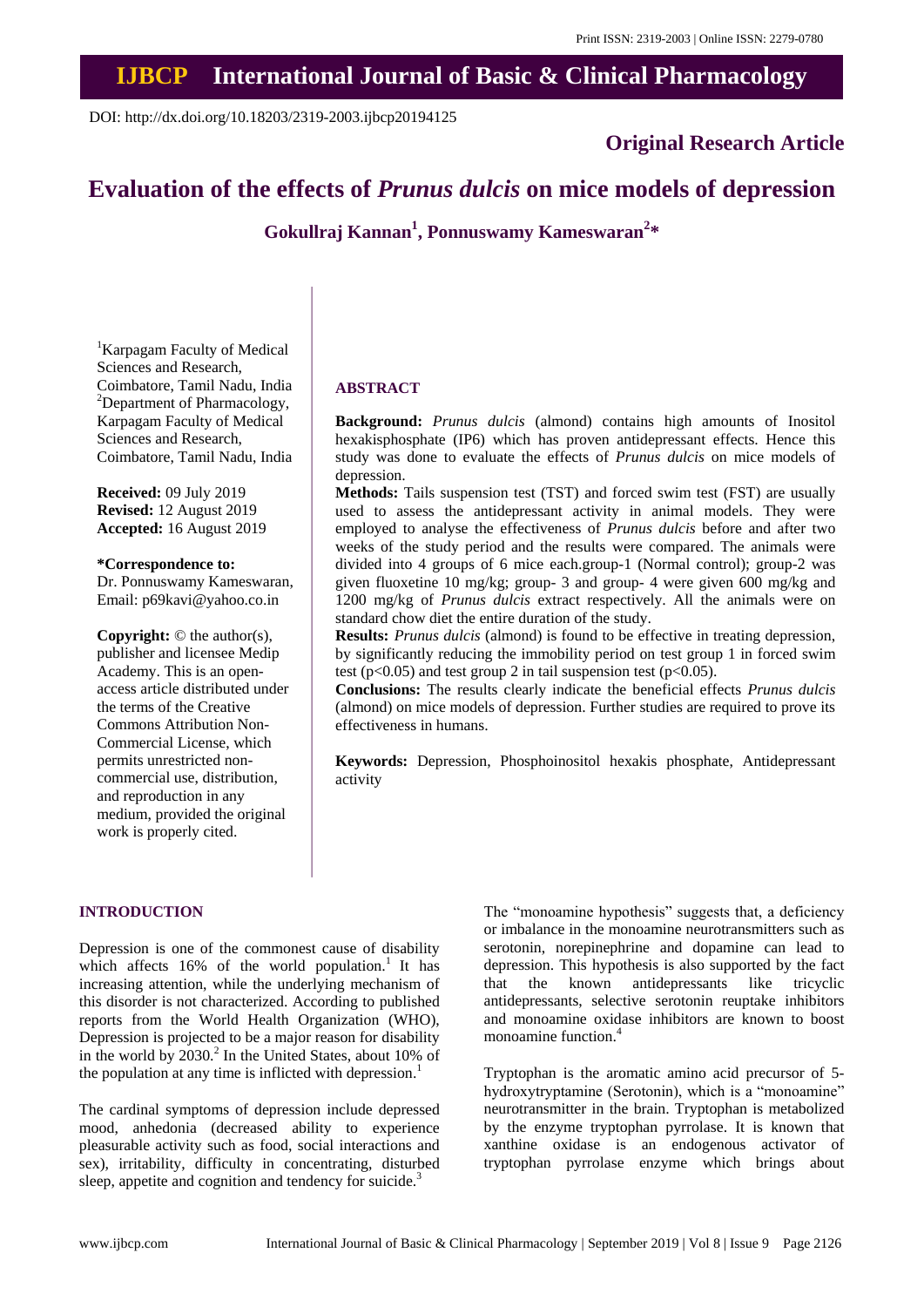increased degradation of tryptophan and reduces its level in the body thus contributing to depression.<sup>5</sup>

Allopurinol and febuxostat are potent xanthine oxidase inhibitors, primarily used in the treatment of hyperuricemia and gout.<sup>6</sup> Since they inhibit xanthine oxidase, these drugs may have anti-depressant effect.

Inositols increase the level of tryptophan in the body by inhibiting xanthine oxidase enzyme. Previous studies state that inositols have antidepressant activity.<sup>7</sup>

Food sources rich in inositol are oil seeds and nuts. *Prunus dulcis* (almond) is known to have high phytic acid (inositol) content (0.35-9.42 g/100g).<sup>8</sup> In addition, *Prunus dulcis* also has antioxidant property. Since it is a natural product, there are no significant side effects. It is also a commonly consumed nut. So, *Prunus dulcis* which is rich in Inositol hexakisphosphate (phytic acid) is used in this study.

This is the first study to evaluate the effect of phytic acid rich *Prunus dulcis* on mouse models of depression. If *Prunus dulcis* (almond) is found to have beneficial effects on depression, it could be used in addition to existing antidepressant drugs. The dose of antidepressant drugs can be reduced when they can be used along with *Prunus dulcis* in treatment for major depressive disorder thus vastly reducing the side effects of antidepressant drugs.

#### *Objective*

The objective of the study was to evaluate the effect of *Prunus dulcis* on mouse models of depression.

## **METHODS**

The study was initiated after getting approval from the Institutional Animal Ethics Committee. Twenty-four Swiss Albino mice weighing 25 to 30 gms were procured from the central animal house of Karpagam University for the study. The animals were housed in standard cages in the Animal House, Karpagam Faculty Of Medical Sciences and Research for acclimatization under controlled temperature around 25 °C and 12 hours lightdark cycles.

They were supplied with a standard chow diet and water ad libitum.

#### *Drugs used*

- Fluoxetine  $(10 \text{ mg/kg})$
- Nuts of *Prunus dulcis* (Almonds) was purchased from the local market. Two doses 600 mg/kg, 1200 mg/kg was used in the study.

Aqueous extract of the *Prunus dulcis* was prepared by using soxhlet apparatus and used for the study.<sup>9</sup>

## *Experimental design*

24 mice were divided into 4 groups consisting of

- Group I (N=6): normal control
- Group II (N=6): standard control -fluoxetine 10 mg/kg.
- Group III (N=6): test group 1- *Prunus dulcis* 600 mg/kg
- Group IV (N=6): test group 2– *Prunus dulcis* 1200 mg/kg.

All the drugs were given orally via mice feeding tube for a period of 2 weeks.

#### *Parameters used*

#### *Forced swim test*

The forced swim test is a behavioural test used for evaluation of antidepressant drugs, antidepressant efficacy of new compounds, and experimental manipulations that are aimed at rendering or preventing depressive-like states. Mice are placed in an inescapable transparent tank that is filled with water and their escape related mobility behaviour is measured. The forced swim test is straightforward to conduct, reliable and it requires minimal specialized equipment.

There is one session which is 6 min long, divided into pretest (the first 2 min) and test (the last 4 min).

- Inorder for the mice to get acclimatized to the testing environment, they were transported in their home cages 30 min prior to behavioural testing to the waiting room.
- The cylinders (30 cm high  $\times$  20 cm diameter) were filled with tap water at  $25^{\circ}$ C and the depth of water was adjusted according to the mouse' size, so that it cannot touch the bottom of the container with its hind legs.<sup>10</sup>

Before and after 14 days of drug administration, forced swim test (FST) were done for all groups to assess the pre and post drug effect. The mice were placed in the water, based on it's activity, the actions of the mice were noted as swimming/struggling/immobile. The time in which the mouse was immobile was noted for all the 4 groups. Animal with no struggle and making only slightest movements of it's limbs were considered to be immobile.

#### *Tail suspension test*

The tail-suspension test is done as a mouse behavioural test useful in the screening of potential antidepressant drugs and assessing of other manipulations that are expected to affect depression related behaviours. Mice are suspended by their tails with tape, in such a position that it cannot escape or hold on to nearby surfaces.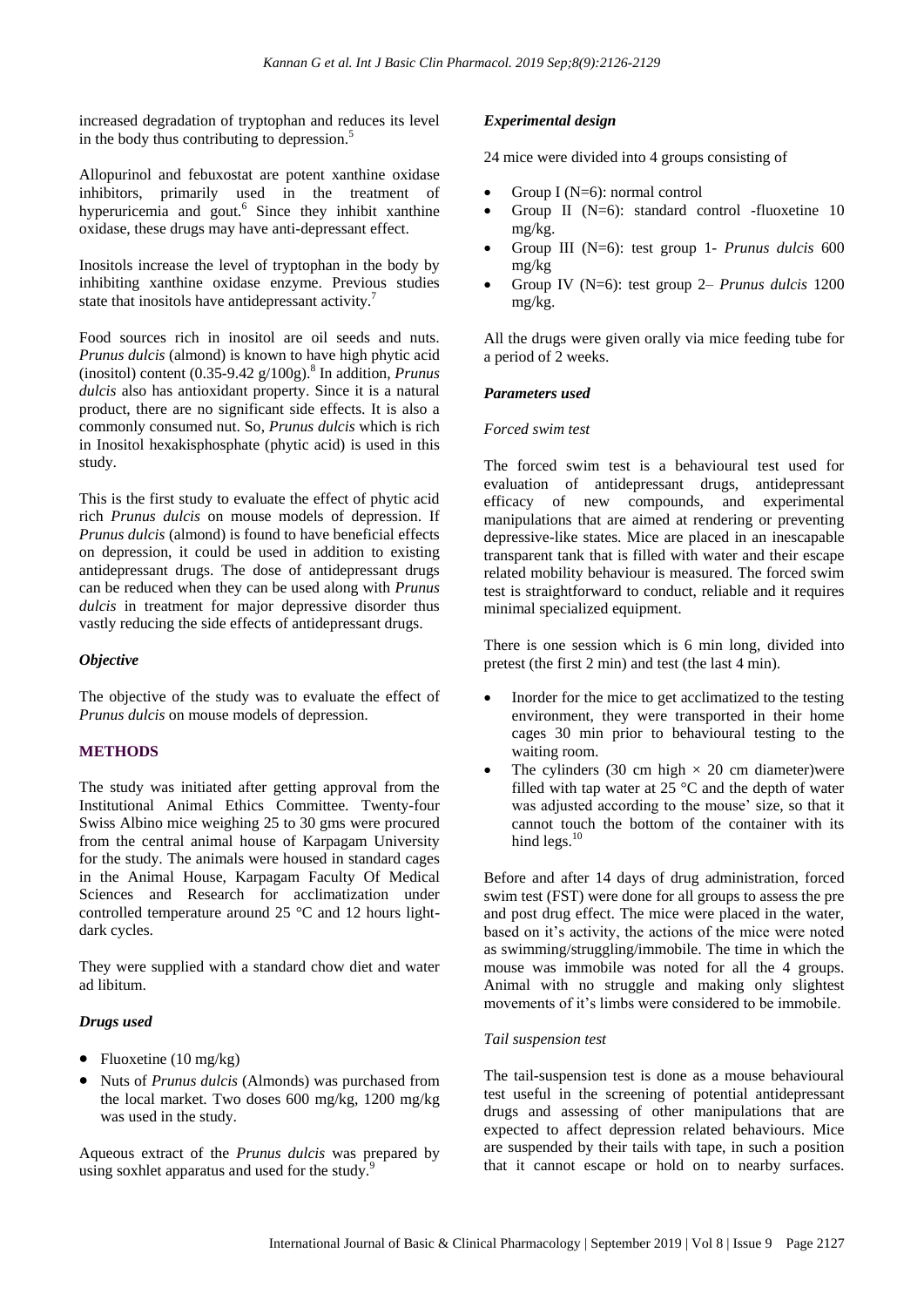During this test, typically six minutes in duration, the resulting escape-oriented behaviours were quantified.<sup>1</sup>

Before and after 14 days of drug administration, TST was done for all groups to assess the pre and post drug effect.

The time in which the mouse was immobile was noted for all the 4 groups. Mice were considered immobile when they hang passively and are completely motionless.

### *Statistical analysis*

One-way ANOVA was used to assess the results. Student's t test was done to analyse the results between the groups and results are expressed in mean±standard deviation and regarded significant if  $p<0.05$ .

#### **RESULTS**

#### *Effect on immobility in FST*

In this study, the effect of *Prunus dulcis* on mice models of depression was evaluated with the help of FST. The duration of immobility was recorded and was compared with that of normal control & standard control.

The mice in the normal control group showed an immobility time of 68±4.89 seconds.

Duration of immobility of mice treated with fluoxetine was 50.8±10 seconds.

The duration of immobility of mice treated with *Prunus dulcis* 600 mg/kg was 33±8.24 and those with 1200 mg/kg was  $44\pm14.3$ .

#### **Table 1: Represents immobility time in FST.**

| No. | Group               | <b>Dose</b>                       | No. of<br>animals | Immobility<br>time |
|-----|---------------------|-----------------------------------|-------------------|--------------------|
|     | Normal<br>control   |                                   | 6                 | $68 + 4.89$        |
| 2   | Standard<br>control | $10 \frac{\text{mg}}{\text{kg}}$  | 6                 | $50.8 \pm 10$      |
|     | $Test -1$           | $600 \frac{\text{mg}}{\text{kg}}$ | 6                 | $33\pm8.24$ **     |
|     | Test -2             | $1200$ mg/kg                      | 6                 | $44+14.3$          |

 $*p<0.05$  \*\*p $<0.01$  \*\*\*p $<0.001$ .

P value was significant (p<0.01) between Standard control and test group 1.

Fluoxetine, which is the positive control, significantly reduced the immobility time in the FST as compared to control when administered for 14 consecutive days. *Prunus dulcis* was given as an aqueous extract, both 600 mg/kg as well as 1200 mg/kg showed significant reduction in immobility period compared to standard control.



## **Figure 1: Comparison of immobility periods in FST and TST among the 3 groups.**

Y axis-immobility period (seconds).

#### *Effect on immobility in TST*

The effect of *Prunus dulcis* on mice models of depression was evaluated using tail suspension test. The immobility period was recorded for all 4 groups and compared.

The mice in normal control group showed an immobility period of 73±4.76 seconds.

Duration of immobility in standard control group was 77.5±8.40 seconds.

The duration of immobility of mice treated with *Prunus dulcis* 600 mg/kg was 83.66±10.74 and those with 1200 mg/kg was 41.66±7.22 seconds respectively.

The *Prunus dulcis* 1200 mg/kg which was given as an aqueous extract showed significant reduction  $(p<0.001)$  in immobility period compared to standard control.

#### **DISCUSSION**

The forced swim test is the most commonly used behavioural model of depression in animals. This test is quite sensitive and relatively specific to all major classes of anti-depressant drugs. It is widely employed in rodents to predict anti-depressant potential of drugs.<sup>1</sup>

In forced swim test, the test group 1 which was given *Prunus dulcis* 600 mg/kg in aqueous extract form was found to significantly reduce the immobility period compared to fluoxetine 10 mg/kg.

The test group 2 showed a reduction in the immobility period but the results were not significant when compared to standard control.

The tail-suspension test (TST) is done as a mouse behavioural test useful in the screening of potential antidepressant drugs and assessing of other manipulations that are expected to affect depression related behaviours.